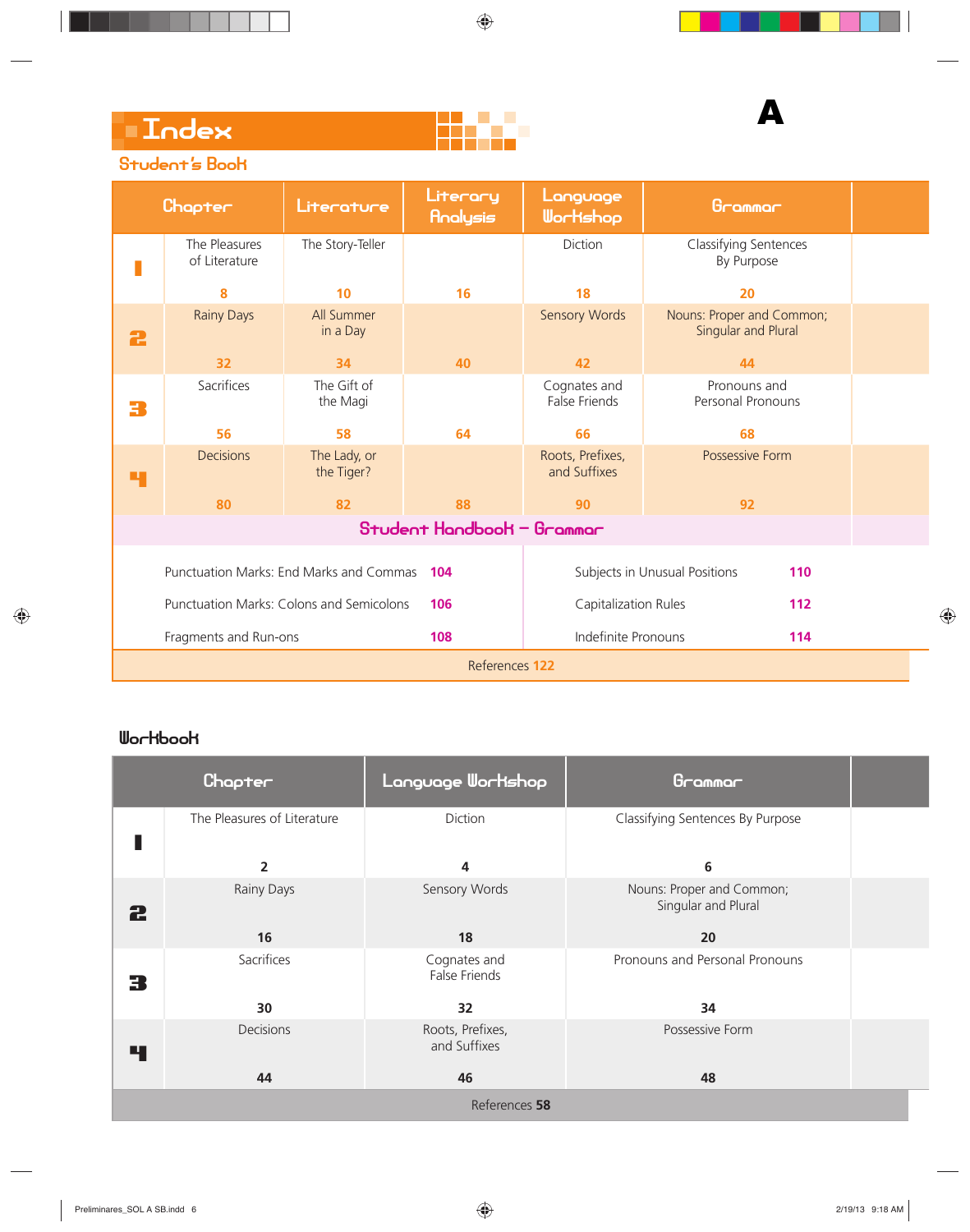| Grammar                                                | Linguistic<br>Study                                        | <b>Written</b><br>Expression                            | <b>Reflect</b><br>Upon                         | <b>Review</b> |
|--------------------------------------------------------|------------------------------------------------------------|---------------------------------------------------------|------------------------------------------------|---------------|
| Classifying Sentences<br>By Structure                  | <b>Context Clues</b>                                       | Prewriting Techniques                                   | Technology and<br>Journalism                   |               |
| 22                                                     | 24                                                         | 26                                                      | 28                                             | 30            |
| Nouns: Concrete, Abstract,<br>Collective, and Compound | Synonyms and<br>Antonyms                                   | Research and<br>Organization                            | E-Research Tools                               |               |
| 46                                                     | 48                                                         | 50                                                      | 52                                             | 54            |
| Subject and<br>Object Pronouns                         | Homonyms:<br>Homophones and<br>Homographs                  | Plot Summary                                            | The Evolution of<br>Print Media                |               |
| 70                                                     | 72                                                         | 74                                                      | 76                                             | 78            |
| Possessive Adjectives<br>and Possessive Pronouns<br>94 | Heteronyms,<br>Polysemes, and<br>Capitonyms<br>96          | Thesis Statement and<br><b>Supporting Details</b><br>98 | The Radio:<br>A Participatory<br>Medium<br>100 | 102           |
|                                                        |                                                            | Student Handbook - Writing                              |                                                |               |
|                                                        | Avoiding Plagiarism<br>116<br>Improving Transitions<br>118 |                                                         | Voice, Tone, and Mood                          | 120           |

**COL** 

 $\mathcal{L}_{\mathcal{A}}$ 

| Grammar                                                | Linguistic<br>Study                       | <b>Written</b><br>Expression        | <b>Reflect</b><br>Upon                     |
|--------------------------------------------------------|-------------------------------------------|-------------------------------------|--------------------------------------------|
| Classifying Sentences By Structure                     | <b>Context Clues</b>                      | Considering Purpose<br>and Audience | Creating a Magazine:<br>Choosing Your Team |
| 8                                                      | 10                                        | 12                                  | 14                                         |
| Nouns: Concrete, Abstract, Collective,<br>and Compound | Synonyms and Antonyms                     | Informative Writing                 | Conceptualization                          |
| 22                                                     | 24                                        | 26                                  | 28                                         |
| Subject and Object Pronouns                            | Homonyms:<br>Homophones and<br>Homographs | <b>Book Review</b>                  | Graphic Design<br>and Layout               |
| 36                                                     | 38                                        | 40                                  | 42                                         |
| Possessive Adjectives and<br>Possessive Pronouns       | Heteronyms, Polysemes,<br>and Capitonyms  | Comparison and<br>Contrast Essay    | Journalists                                |
| 50                                                     | 52                                        | 54                                  | 56                                         |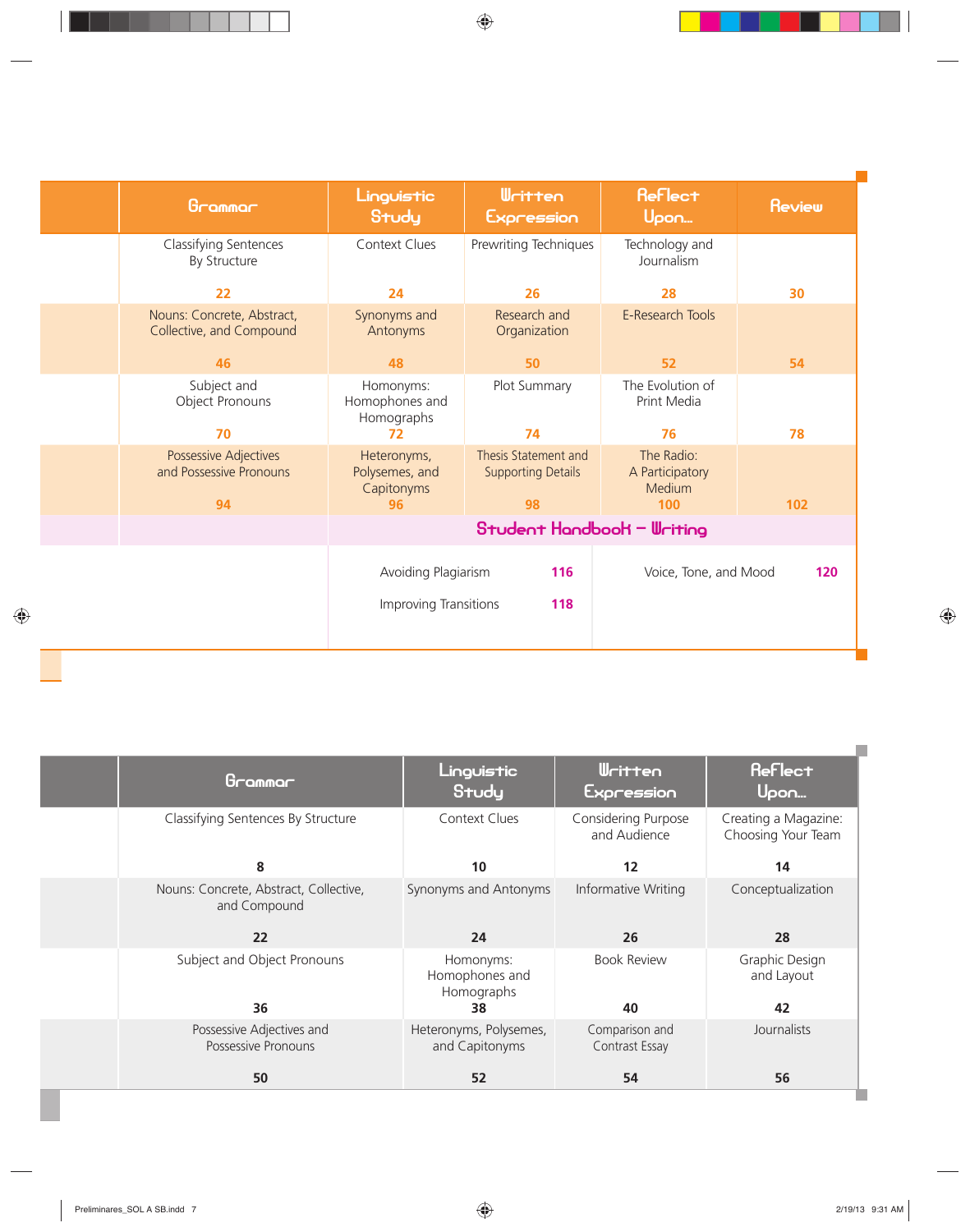### Student's Book

|   | Chapter                          | Literature                                   | Literary<br>Analysis       | Language<br>Wortshop                                   | Grammar                                         |  |
|---|----------------------------------|----------------------------------------------|----------------------------|--------------------------------------------------------|-------------------------------------------------|--|
|   | Painting a Life                  | From the Letters of<br>Vincent van Gogh      |                            | Dictionaries and<br>Glossaries                         | Adjectives: Degrees<br>of Comparison            |  |
|   | 8                                | 10                                           | 16                         | 18                                                     | 20                                              |  |
| 2 | Poetry All Around                | Poems                                        |                            | Semantic Fields                                        | Verbs: Action Verbs and<br><b>Linking Verbs</b> |  |
|   | 32                               | 34                                           | 38                         | 40                                                     | 42                                              |  |
| 3 | Love in Idleness                 | Excerpt from A<br>Midsummer Night's<br>Dream |                            | Compound Words,<br>Blended Words, and<br>Clipped Words | Verb Tenses: Simple Past Tense                  |  |
|   | 54                               | 56                                           | 62                         | 64                                                     | 66                                              |  |
| Ч | Take the Challenge               | Excerpt from When<br>I Was Puerto Rican      |                            | Adjectives and<br>Characterization                     | Adverbs                                         |  |
|   | 78                               | 80                                           | 86                         | 88                                                     | 90                                              |  |
|   |                                  |                                              | Student Handbook - Grammar |                                                        |                                                 |  |
|   | Misplaced and Dangling Modifiers |                                              | 102                        |                                                        |                                                 |  |
|   | Types of Prepositional Phrases   |                                              | 104                        |                                                        |                                                 |  |
|   |                                  |                                              |                            |                                                        |                                                 |  |

References **122**

|   | Chapter            | Language Workshop                                   | Grammar                               |  |
|---|--------------------|-----------------------------------------------------|---------------------------------------|--|
|   | Painting a Life    | Dictionaries and Glossaries                         | Adjectives: Degrees of Comparison     |  |
|   | 2                  | 4                                                   | 6                                     |  |
| 2 | Poetry All Around  | Semantic Fields                                     | Verbs: Action Verbs and Linking Verbs |  |
|   | 16                 | 18                                                  | 20                                    |  |
| 3 | Love in Idleness   | Compound Words, Blended<br>Words, and Clipped Words | Verb Tenses: Simple Past Tense        |  |
|   | 30                 | 32                                                  | 34                                    |  |
| ч | Take the Challenge | Adjectives and<br>Characterization                  | Adverbs                               |  |
|   | 44                 | 46                                                  | 48                                    |  |
|   |                    | References 58                                       |                                       |  |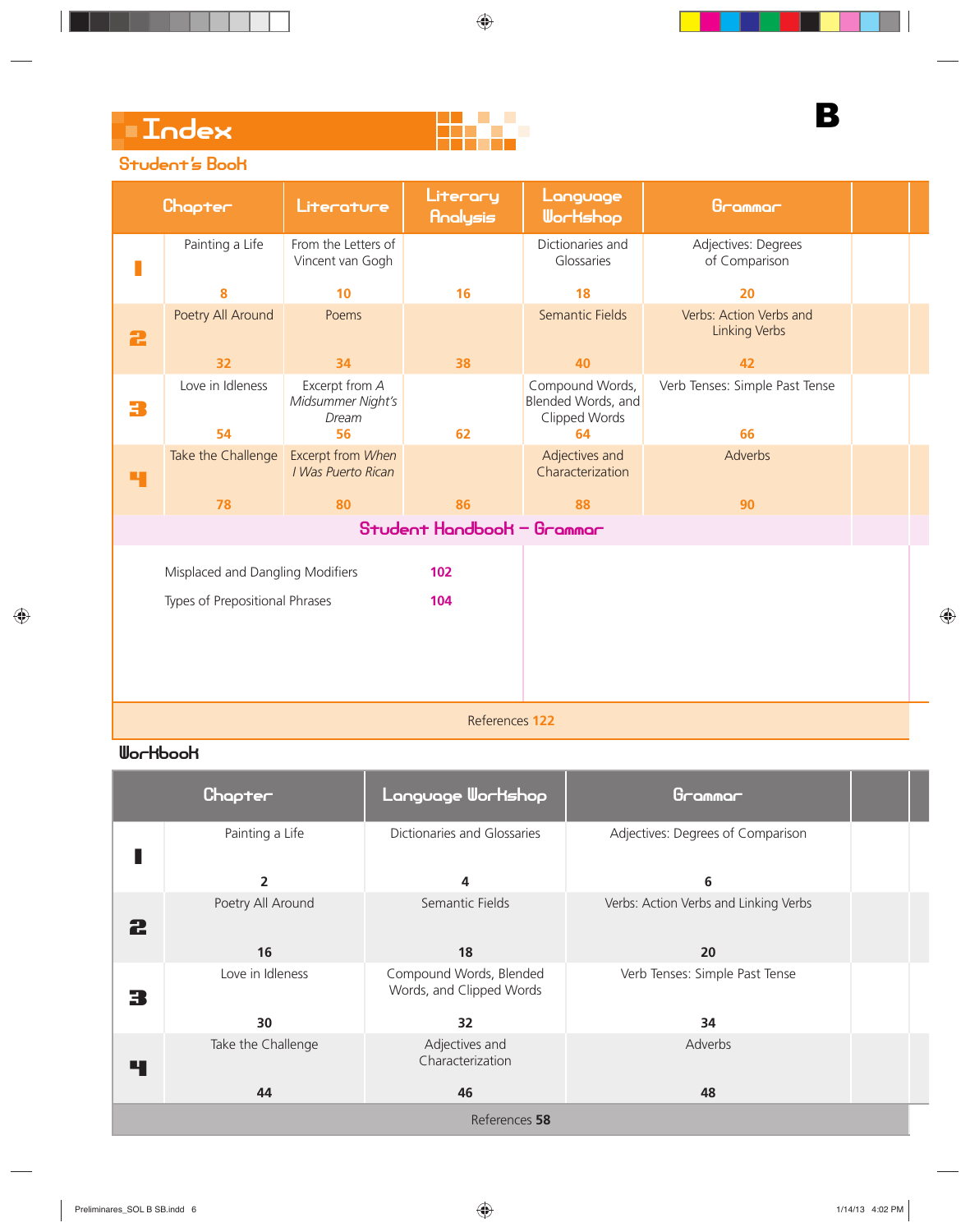| Grammar                                                                                         | Linguistic<br>Study             | <b>Written</b><br>Expression | <b>Reflect</b><br>Upon                | <b>Review</b> |
|-------------------------------------------------------------------------------------------------|---------------------------------|------------------------------|---------------------------------------|---------------|
| Adjectives: Comparative<br>and Superlative Rules                                                | Jargon                          | The Letter                   | Electronic<br>Newspapers              |               |
| 22                                                                                              | 24                              | 26                           | 28                                    | 30            |
| Verb Tenses: Simple Present Tense                                                               | Analogies                       | <b>Figurative Writing</b>    | <b>News Blogs</b>                     |               |
| 44                                                                                              | 46                              | 48                           | 50                                    | 52            |
| Verb Tenses: Future Tense                                                                       | Idioms                          | Description                  | Thematic and Personal<br>Blogs        |               |
| 68                                                                                              | 70                              | 72                           | 74                                    | 76            |
| Adverbs: Degrees of Comparison                                                                  | Formal and Informal<br>Language | Narrative Point of View      | Journalism and<br>Podcasts            |               |
| 92                                                                                              | 94                              | 96                           | 98                                    | 100           |
|                                                                                                 |                                 | Student Handbook — Writing   |                                       |               |
| Patterns of Organization: Topical,<br>Chronological, and Spatial Patterns                       | 106                             | Voice, Tone, and Mood        |                                       | 112           |
|                                                                                                 |                                 |                              | Detecting Fallacies: Ethos and Pathos | 114           |
| Patterns of Organization: Comparison and<br>Contrast, Cause and Effect, Problem-Solution<br>108 |                                 | Detecting Fallacies: Logos   |                                       | 116           |
| Improving Transitions                                                                           | 110                             | Editing and Proofreading     |                                       | 118           |
|                                                                                                 |                                 | <b>Online Communications</b> |                                       | 120           |

**COL** 

| Grammar                                       | Linguistic<br>Study             | <b>Written</b><br>Expression | Reflect<br>Upon                 |
|-----------------------------------------------|---------------------------------|------------------------------|---------------------------------|
| Adjectives: Comparative and Superlative Rules | Jargon                          | Letter to the Editor         | Writing an Editorial            |
| 8                                             | 10                              | 12                           | 14                              |
| Verb Tenses: Simple Present Tense             | Analogies                       | Rhyme and Rhythm             | Illustration and<br>Photography |
| 22                                            | 24                              | 26                           | 28                              |
| Verb Tenses: Future Tense                     | <b>Idioms</b>                   | Playwriting                  | Advertising                     |
| 36                                            | 38                              | 40                           | 42                              |
| Adverbs: Degrees of Comparison                | Formal and Informal<br>Language | Narrative Essay              | Proofreading                    |
| 50                                            | 52                              | 54                           | 56                              |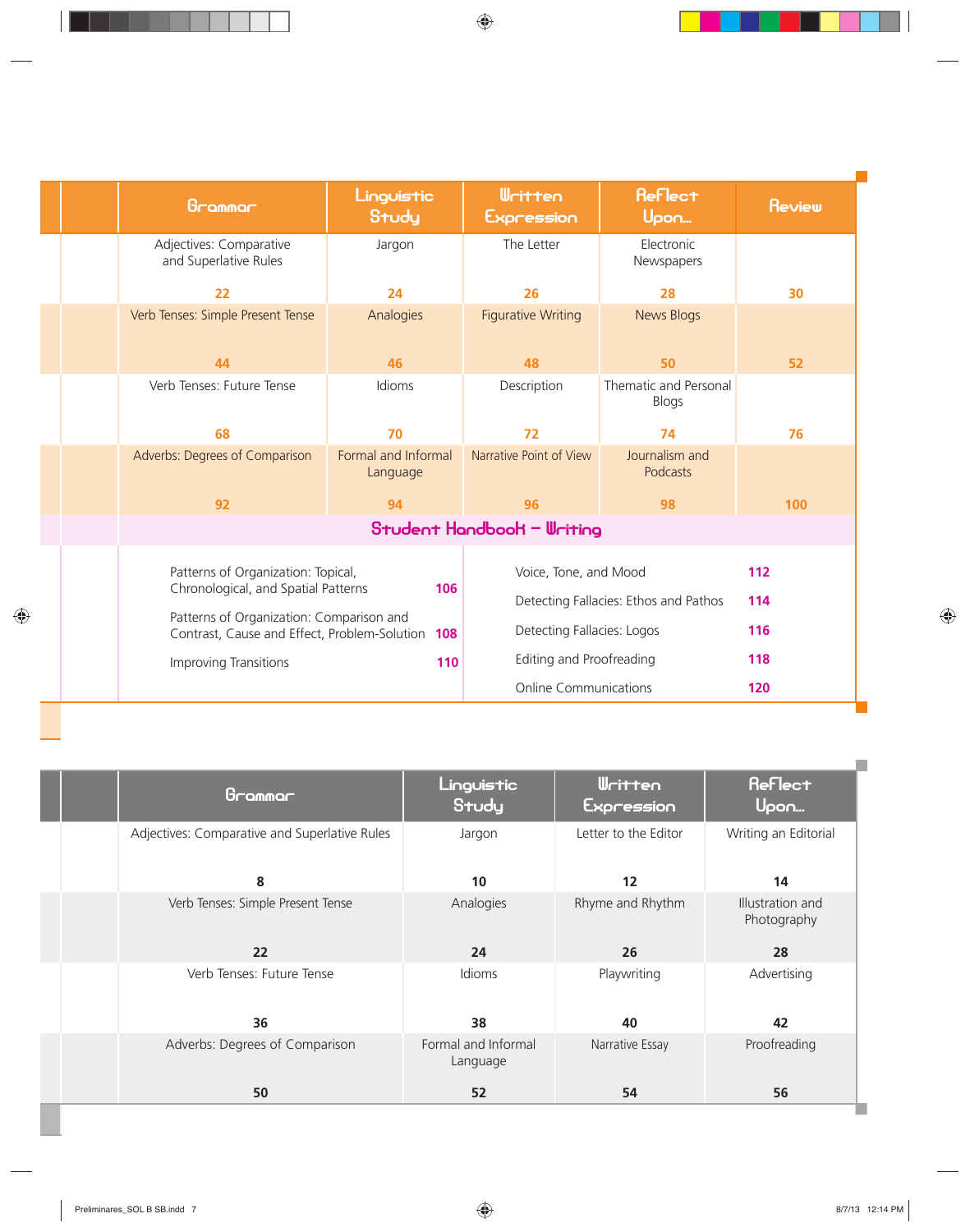## Student's Book

|   | Chapter        | Literature                                       | Literary<br>Analysis       | Language<br>Wortshop   | Grammar                             |  |
|---|----------------|--------------------------------------------------|----------------------------|------------------------|-------------------------------------|--|
|   | Hope           | Searching for<br>Summer                          |                            | <b>Context Clues</b>   | Compound Subjects<br>and Predicates |  |
|   | 8              | 10                                               | 16                         | 18                     | 20                                  |  |
| 2 | Choices        | One Thousand<br><b>Dollars</b>                   |                            | Legal Jargon           | Main and Subordinate<br>Clauses     |  |
|   | 32             | 34                                               | 40                         | 42                     | 44                                  |  |
| 3 | Life           | The Seven Ages<br>of Man; Life; O Me!<br>O Life! |                            | Lexical Accuracy       | Action and Linking Verbs            |  |
|   | 56             | 58                                               | 62                         | 64                     | 66                                  |  |
| Ч | Strength       | On Women's Right<br>to Vote                      |                            | <b>Semantic Fields</b> | Verb Forms: Present<br>Continuous   |  |
|   | 78             | 80                                               | 82                         | 84                     | 86                                  |  |
|   |                |                                                  | Student Handbook - Grammar |                        |                                     |  |
|   | Capitalization | 98                                               |                            | Prepositions           | 104                                 |  |
|   | Pronoun Case   | 100                                              |                            |                        | Comparative and Superlative<br>106  |  |
|   | Punctuation    | 102                                              |                            |                        | Subject-Verb Agreement<br>108       |  |
|   |                |                                                  |                            |                        |                                     |  |

References **122**

|   | Chapter        | Language Workshop | Grammar                             |  |
|---|----------------|-------------------|-------------------------------------|--|
|   | Hope           | Context Clues     | Compound Subjects<br>and Predicates |  |
|   | $\overline{2}$ | 4                 | 6                                   |  |
| 2 | Choices        | Legal Jargon      | Main and Subordinate Clauses        |  |
|   | 16             | 18                | 20                                  |  |
| З | Life           | Lexical Accuracy  | Action and Linking Verbs            |  |
|   | 30             | 32                | 34                                  |  |
| Ч | Strength       | Semantic Fields   | Verb Forms: Present Continuous      |  |
|   | 44             | 46                | 48                                  |  |
|   |                | References 58     |                                     |  |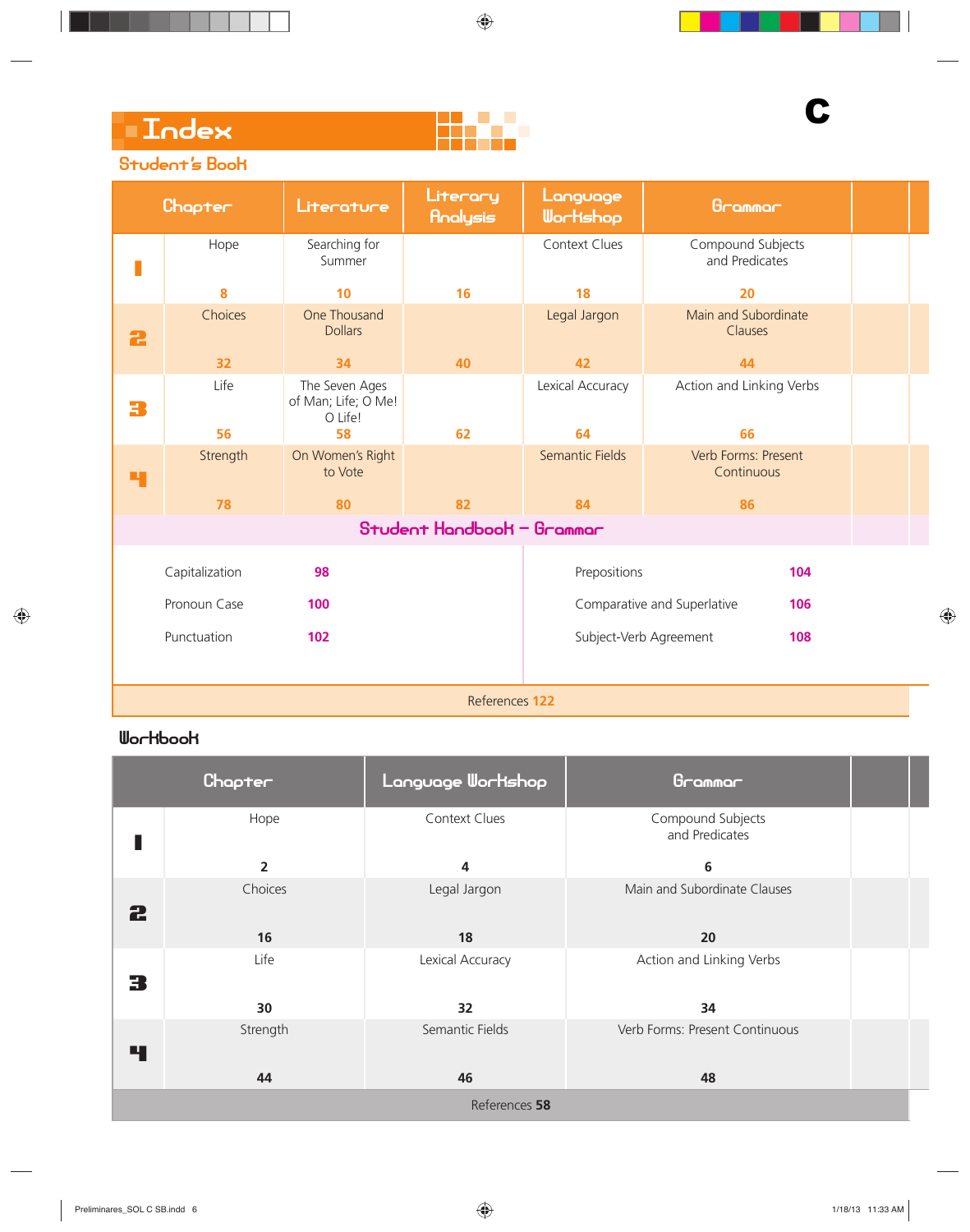| Grammar                                    | Linguistic<br>Study                                      | <b>Written</b><br>Expression   | <b>Reflect</b><br>Upon       | <b>Review</b> |
|--------------------------------------------|----------------------------------------------------------|--------------------------------|------------------------------|---------------|
| Count and Mass Nouns                       | Etymology                                                | Compare-and-Contrast<br>Essay  | Don't Just<br>Comment, Blog! |               |
| 22                                         | 24                                                       | 26                             | 28                           | 30            |
| Reflexive and Intensive<br><b>Pronouns</b> | Pronunciation of<br><b>Vowel and Consonant</b><br>Sounds | <b>Making Your</b><br>Own Will | <b>Blog Diversity</b>        |               |
| 46                                         | 48                                                       | 50                             | 52                           | 54            |
| Helping Verbs                              | Analogies                                                | Calligrams                     | Art Blogs                    |               |
| 68                                         | 70                                                       | 72                             | 74                           | 76            |
| Verb Forms: Past and Future<br>Continuous  | Idioms                                                   | The Dialogue                   | Photoblogging                |               |
| 88                                         | 90                                                       | 92                             | 94                           | 96            |
|                                            |                                                          | Student Handbook - Writing     |                              |               |
|                                            | <b>Writing Process</b>                                   | 110                            | Figures of Speech            | 116           |
|                                            | Sound Devices in Poetry                                  | 112                            | Symbolism in Literature      | 118           |
|                                            | Creating a Character                                     | 114                            | Guidelines before Publishing | 120           |

 $\mathcal{L}$ 

| <b>Reflect</b><br><b>Written</b><br>Linguistic<br>Grammar<br>Study<br>Upon<br>Expression<br><b>Count and Mass Nouns</b><br>Descriptive Essay<br>Etymology<br>8<br>10<br>12<br>14<br>Reflexive and Intensive Pronouns<br>Last Will and Testament<br>Blogs from A to Z<br>Vowel and Consonant<br>Sounds<br>22<br>24<br>26<br>28<br>Calligrams<br><b>Helping Verbs</b><br>Analogies<br>an Art Blogger?<br>36<br>42<br>38<br>40<br>Verb Forms: Past and Future Continuous<br>From Polaroids to<br>Writing a Dialogue<br><b>Idioms</b><br>Photoblogs |  |  |                                                |
|-------------------------------------------------------------------------------------------------------------------------------------------------------------------------------------------------------------------------------------------------------------------------------------------------------------------------------------------------------------------------------------------------------------------------------------------------------------------------------------------------------------------------------------------------|--|--|------------------------------------------------|
|                                                                                                                                                                                                                                                                                                                                                                                                                                                                                                                                                 |  |  |                                                |
|                                                                                                                                                                                                                                                                                                                                                                                                                                                                                                                                                 |  |  | Creating a Hyperlocal<br>Blog: Getting Started |
|                                                                                                                                                                                                                                                                                                                                                                                                                                                                                                                                                 |  |  |                                                |
|                                                                                                                                                                                                                                                                                                                                                                                                                                                                                                                                                 |  |  |                                                |
|                                                                                                                                                                                                                                                                                                                                                                                                                                                                                                                                                 |  |  |                                                |
|                                                                                                                                                                                                                                                                                                                                                                                                                                                                                                                                                 |  |  | What Does It Take to Be                        |
|                                                                                                                                                                                                                                                                                                                                                                                                                                                                                                                                                 |  |  |                                                |
|                                                                                                                                                                                                                                                                                                                                                                                                                                                                                                                                                 |  |  |                                                |
| 50<br>52<br>54<br>56                                                                                                                                                                                                                                                                                                                                                                                                                                                                                                                            |  |  |                                                |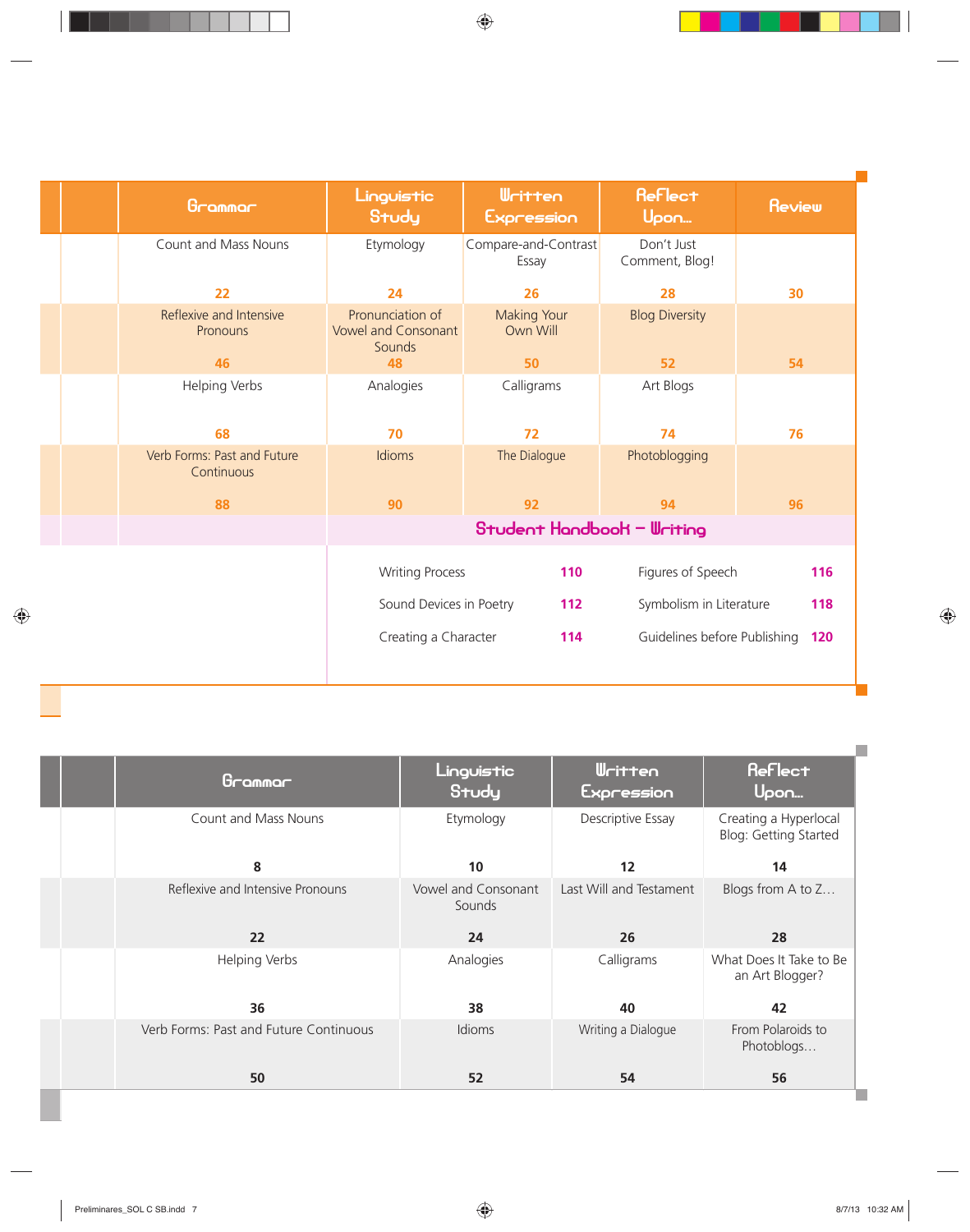D

### Student's Book

|                                                                                                            | Chapter                                   | Literature                                              | Literary<br>Analysis | Language<br>Wortshop | Grammar             |  |  |  |
|------------------------------------------------------------------------------------------------------------|-------------------------------------------|---------------------------------------------------------|----------------------|----------------------|---------------------|--|--|--|
|                                                                                                            | Perseverance<br>8                         | Around the World in<br>Eighty Days: Chapter<br>XX<br>10 | 16                   | Polysemy<br>18       | Regular Verbs<br>20 |  |  |  |
|                                                                                                            | <b>Possibilities</b>                      | A Sound of Thunder                                      |                      | Neologisms           | Adverbs             |  |  |  |
| 2                                                                                                          |                                           |                                                         |                      |                      |                     |  |  |  |
| 34<br>44<br>46<br>32<br>42                                                                                 |                                           |                                                         |                      |                      |                     |  |  |  |
| <b>Punctuation: End Marks</b><br>Creation<br>Frankenstein, or the<br>Portmanteau<br>Modern Prometheus<br>3 |                                           |                                                         |                      |                      |                     |  |  |  |
|                                                                                                            | 58                                        | 60                                                      | 66                   | 68                   | 70                  |  |  |  |
| Crime and<br>Euphemisms<br>Common Mistakes in Grammar I<br>Consequences<br>Punishment<br>Ч                 |                                           |                                                         |                      |                      |                     |  |  |  |
| 82<br>84<br>92<br>94<br>90                                                                                 |                                           |                                                         |                      |                      |                     |  |  |  |
|                                                                                                            | Student Handbook - Grammar                |                                                         |                      |                      |                     |  |  |  |
|                                                                                                            | Gerunds<br>Double Negatives<br>106<br>110 |                                                         |                      |                      |                     |  |  |  |
|                                                                                                            |                                           |                                                         |                      |                      |                     |  |  |  |
|                                                                                                            | Punctuation                               | 108                                                     |                      | Modal Verbs          | 112                 |  |  |  |
|                                                                                                            |                                           |                                                         |                      |                      |                     |  |  |  |
|                                                                                                            | References 122                            |                                                         |                      |                      |                     |  |  |  |

|                                                                                 | Language Workshop<br>Chapter<br>Grammar                 |          |                             |  |  |  |  |  |
|---------------------------------------------------------------------------------|---------------------------------------------------------|----------|-----------------------------|--|--|--|--|--|
|                                                                                 | Perseverance                                            | Polysemy | Regular and Irregular Verbs |  |  |  |  |  |
|                                                                                 | $\overline{2}$                                          | 4        | 6                           |  |  |  |  |  |
| Possibilities<br>Neologisms<br>Adverbs<br>2                                     |                                                         |          |                             |  |  |  |  |  |
| 18<br>16<br>20                                                                  |                                                         |          |                             |  |  |  |  |  |
| 3                                                                               | Punctuation: End Marks<br>Creation<br>Portmanteau Words |          |                             |  |  |  |  |  |
| 32<br>34<br>30                                                                  |                                                         |          |                             |  |  |  |  |  |
| Euphemisms<br>Common Mistakes in<br>Consequences<br>Grammar: Misused Words<br>4 |                                                         |          |                             |  |  |  |  |  |
|                                                                                 | 46<br>44<br>48                                          |          |                             |  |  |  |  |  |
|                                                                                 | References 58                                           |          |                             |  |  |  |  |  |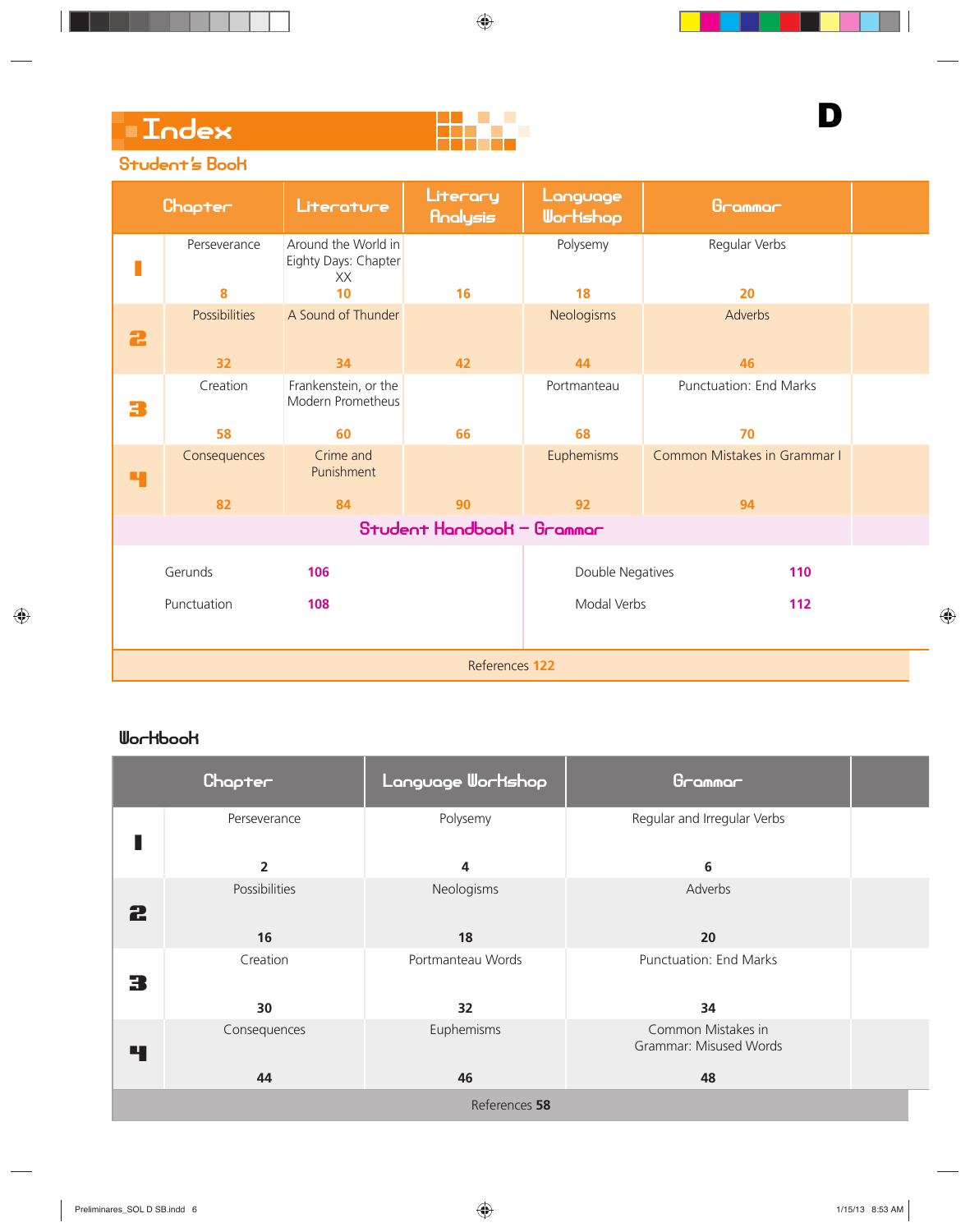| Grammar                       | <b>Written</b><br>Linguistic<br>Study<br>Expression           |                            | <b>Reflect</b><br>Upon                      | <b>Review</b> |
|-------------------------------|---------------------------------------------------------------|----------------------------|---------------------------------------------|---------------|
| Irregular Verbs               | Bilingualism<br>Diary/Journal Entry                           |                            | Travel Blogs                                |               |
| 22                            | 26<br>24                                                      |                            | 28                                          | 30            |
| Gerunds                       | Homophones and<br>The Essay<br>Homographs                     |                            | Music Blogs: Free<br>Music for All?         |               |
| 48                            | 50<br>52                                                      |                            | 54                                          | 56            |
| <b>Punctuation: Commas</b>    | Cause and Effect<br>Morphemes, Prefixes,<br>and Suffixes      |                            | Podcasting: Radio<br>Revolution             |               |
| 72                            | 74<br>76                                                      |                            | 78                                          | 80            |
| Common Mistakes in Grammar II | Image and Word<br><b>Crime Story Narrative</b><br>Association |                            | LitBlogs: A Literary<br>Cornucopia          |               |
| 96                            | 100<br>98                                                     |                            | 102                                         | 104           |
|                               |                                                               | Student Handbook - Writing |                                             |               |
|                               | Paragraph Composition<br>114                                  |                            | Using Graphic or<br><b>Visual Elements</b>  | 118           |
|                               | <b>Using Transitional Words</b><br>and Phrases                | 116                        | How to Quote and<br><b>Document Sources</b> | 120           |

| <b>Reflect</b><br><b>Written</b><br>Linguistic<br>Grammar<br>Study<br>Upon<br>Expression<br>Journals and Diaries<br>Regular and Irregular Verbs<br>Bilingualism<br>8<br>12<br>10<br>14<br>Gerunds<br>Homophones and<br><b>Essay Writing</b><br>Homographs<br>for Music<br>22<br>24<br>26<br>28<br><b>Punctuation: Commas</b><br>Morphemes, Prefixes, and<br>Cause and Effect in<br>Suffixes<br>Science Fiction<br>36<br>42<br>38<br>40<br>Common Mistakes in Grammar: Homophones<br>Image and Word<br>Crime Story Narrative |  |             |                           |
|-----------------------------------------------------------------------------------------------------------------------------------------------------------------------------------------------------------------------------------------------------------------------------------------------------------------------------------------------------------------------------------------------------------------------------------------------------------------------------------------------------------------------------|--|-------------|---------------------------|
|                                                                                                                                                                                                                                                                                                                                                                                                                                                                                                                             |  |             |                           |
|                                                                                                                                                                                                                                                                                                                                                                                                                                                                                                                             |  |             | Travel by Blogging        |
|                                                                                                                                                                                                                                                                                                                                                                                                                                                                                                                             |  |             |                           |
|                                                                                                                                                                                                                                                                                                                                                                                                                                                                                                                             |  |             | Blogs, a Second Home      |
|                                                                                                                                                                                                                                                                                                                                                                                                                                                                                                                             |  |             |                           |
|                                                                                                                                                                                                                                                                                                                                                                                                                                                                                                                             |  |             | <b>Blogging Out Loud!</b> |
|                                                                                                                                                                                                                                                                                                                                                                                                                                                                                                                             |  |             |                           |
|                                                                                                                                                                                                                                                                                                                                                                                                                                                                                                                             |  | Association | From Blogging to Basics   |
| 50<br>52<br>54<br>56                                                                                                                                                                                                                                                                                                                                                                                                                                                                                                        |  |             |                           |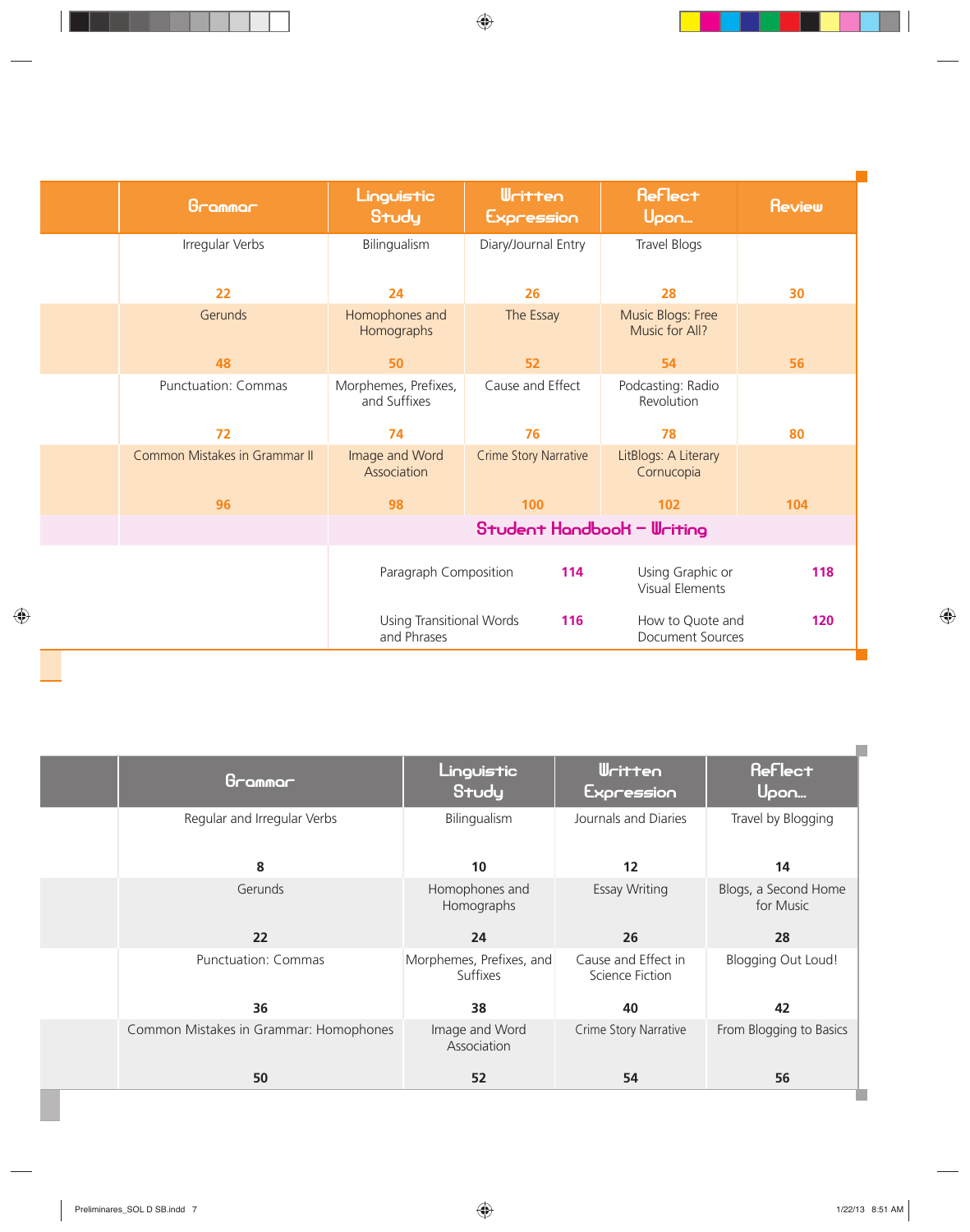## Student's Book

|   | Chapter                                                    | Literature         | Literary<br>Analysis       | Language<br>Wortshop    | Grammar                                                   |  |
|---|------------------------------------------------------------|--------------------|----------------------------|-------------------------|-----------------------------------------------------------|--|
|   | Thresholds of<br>Humankind                                 | Myths              |                            | Root Words              | Demonstrative Adjectives and<br>Pronouns                  |  |
|   | 10<br>8                                                    |                    | 14                         | 16                      | 18                                                        |  |
| 2 | Marvels of the<br>Aladdin and the<br>Unknown<br>Magic Lamp |                    |                            | Sayings                 | Verb Forms: Present and<br><b>Past Perfect Continuous</b> |  |
|   | 30                                                         | 32                 | 40                         | 42                      | 44                                                        |  |
| 3 | To Be Brave                                                | Departure by Night |                            | Tone                    | Gerunds                                                   |  |
|   | 56                                                         | 58                 | 64                         | 66                      | 68                                                        |  |
| 4 | <b>Family Ties</b>                                         | The Adopted Son    |                            | Slang                   | <b>Adjective Clauses</b>                                  |  |
|   | 80                                                         | 82                 | 88                         | 90                      | 92                                                        |  |
|   |                                                            |                    | Student Handbook - Grammar |                         |                                                           |  |
|   | Perfect Continuous in Negative Form                        |                    | 104                        | Verbs with Prepositions | 110                                                       |  |
|   | Substituting Adverbs with Adjectives<br>Incorrectly        |                    | 106                        | Possessive Pronouns     | Possessive Adjectives vs.<br>112                          |  |
|   | Adjectives with Prepositions                               |                    | 108                        |                         |                                                           |  |

References **122**

|                                                                                              | Chapter<br>Language Workshop<br>Grammar                 |            |                                       |  |  |  |  |  |  |
|----------------------------------------------------------------------------------------------|---------------------------------------------------------|------------|---------------------------------------|--|--|--|--|--|--|
|                                                                                              | Thresholds of Humankind                                 | Root Words | Demonstrative Adjectives and Pronouns |  |  |  |  |  |  |
| $\overline{\mathbf{2}}$<br>6<br>4                                                            |                                                         |            |                                       |  |  |  |  |  |  |
| Marvels of the Unknown<br>Verb Forms: Present and<br>Sayings<br>Past Perfect Continuous<br>2 |                                                         |            |                                       |  |  |  |  |  |  |
|                                                                                              | 16                                                      | 18         | 20                                    |  |  |  |  |  |  |
| З                                                                                            | To Be Brave<br>Gerunds<br>Tone                          |            |                                       |  |  |  |  |  |  |
| 30<br>32<br>34                                                                               |                                                         |            |                                       |  |  |  |  |  |  |
| 4                                                                                            | <b>Adjective Clauses</b><br><b>Family Ties</b><br>Slang |            |                                       |  |  |  |  |  |  |
|                                                                                              | 44<br>46<br>48                                          |            |                                       |  |  |  |  |  |  |
|                                                                                              | References 58                                           |            |                                       |  |  |  |  |  |  |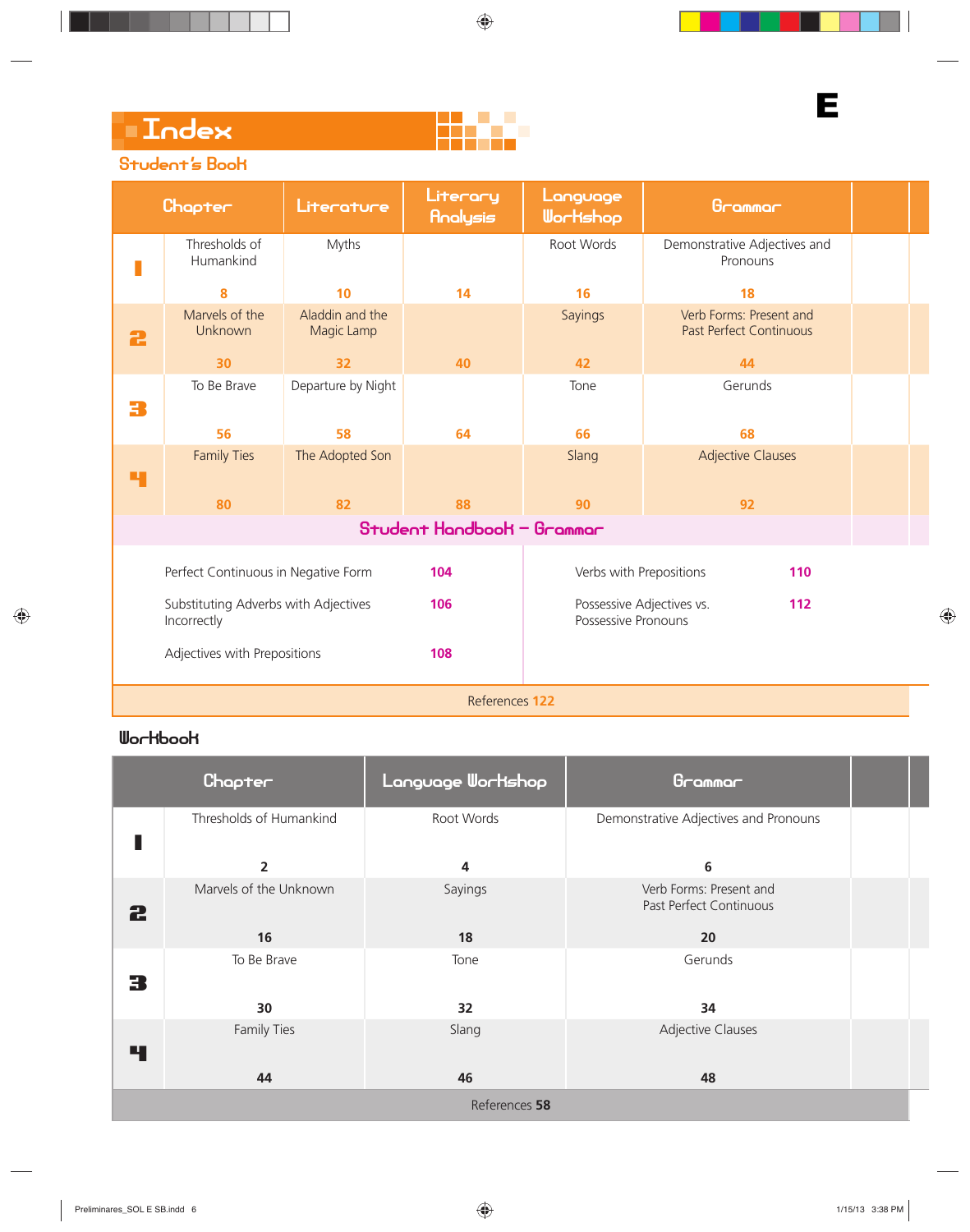| Grammar                              | <b>Written</b><br>Linguistic<br>Study<br>Expression                                      |                                  | <b>Reflect</b><br>Upon                  | Review |
|--------------------------------------|------------------------------------------------------------------------------------------|----------------------------------|-----------------------------------------|--------|
| Indefinite and Relative Pronouns     | <b>Rhetorical Modes</b><br>Etymology and the<br>Origin of Language                       |                                  | Photography and the<br>Science of Light |        |
| 20                                   | 22<br>24                                                                                 |                                  | 26                                      | 28     |
| Verb Form: Future Perfect Continuous | <b>Literary and Nonliterary</b><br>Homographs,<br>Homophones, and<br>Writing<br>Homonyms |                                  | Movies and Sound                        |        |
| 46                                   | 50<br>48                                                                                 |                                  | 52                                      | 54     |
| Infinitives                          | Textual Coherence and<br>Interpreting and<br>Lexical Precision<br><b>Writing History</b> |                                  | The Digital Camera                      |        |
| 70                                   | 74<br>72                                                                                 |                                  | 76                                      | 78     |
| <b>Adverb Clauses</b>                | Intermingling<br>Editing<br>Languages                                                    |                                  | Stock Photography<br>and Footage        |        |
| 94                                   | 96<br>98                                                                                 |                                  | 100                                     | 102    |
|                                      | Student Handbook - Writing                                                               |                                  |                                         |        |
|                                      | The Chronicle                                                                            |                                  | 114                                     |        |
|                                      | The Passive Voice                                                                        |                                  | 116                                     |        |
|                                      | More Editing Tips                                                                        |                                  | 118                                     |        |
|                                      |                                                                                          | Selecting Sources of Information | 120                                     |        |

**Talent** 

| Grammar                                    | Linguistic<br>Study                              | <b>Written</b><br>Expression          | <b>Reflect</b><br>Upon               |
|--------------------------------------------|--------------------------------------------------|---------------------------------------|--------------------------------------|
| Indefinite and Relative Pronouns           | Etymology and the Origin<br>of Language          | Argumentation                         | Starting Out as a<br>Photographer    |
| 8                                          | 10                                               | 12                                    | 14                                   |
| Verb Form: Future Perfect Continuous<br>22 | Homographs,<br>Homophones, and<br>Homonyms<br>24 | <b>Literary Fiction Writing</b><br>26 | The Elements of Design<br>28         |
| Infinitives                                | Textual Coherence and<br>Lexical Precision       | Reflecting and Writing<br>a Diary     | The Principles of Design             |
| 36                                         | 38                                               | 40                                    | 42                                   |
| <b>Adverb Clauses</b>                      | Intermingling Languages                          | Critiquing                            | Preparing to Prepare a<br>Photo Show |
| 50                                         | 52                                               | 54                                    | 56                                   |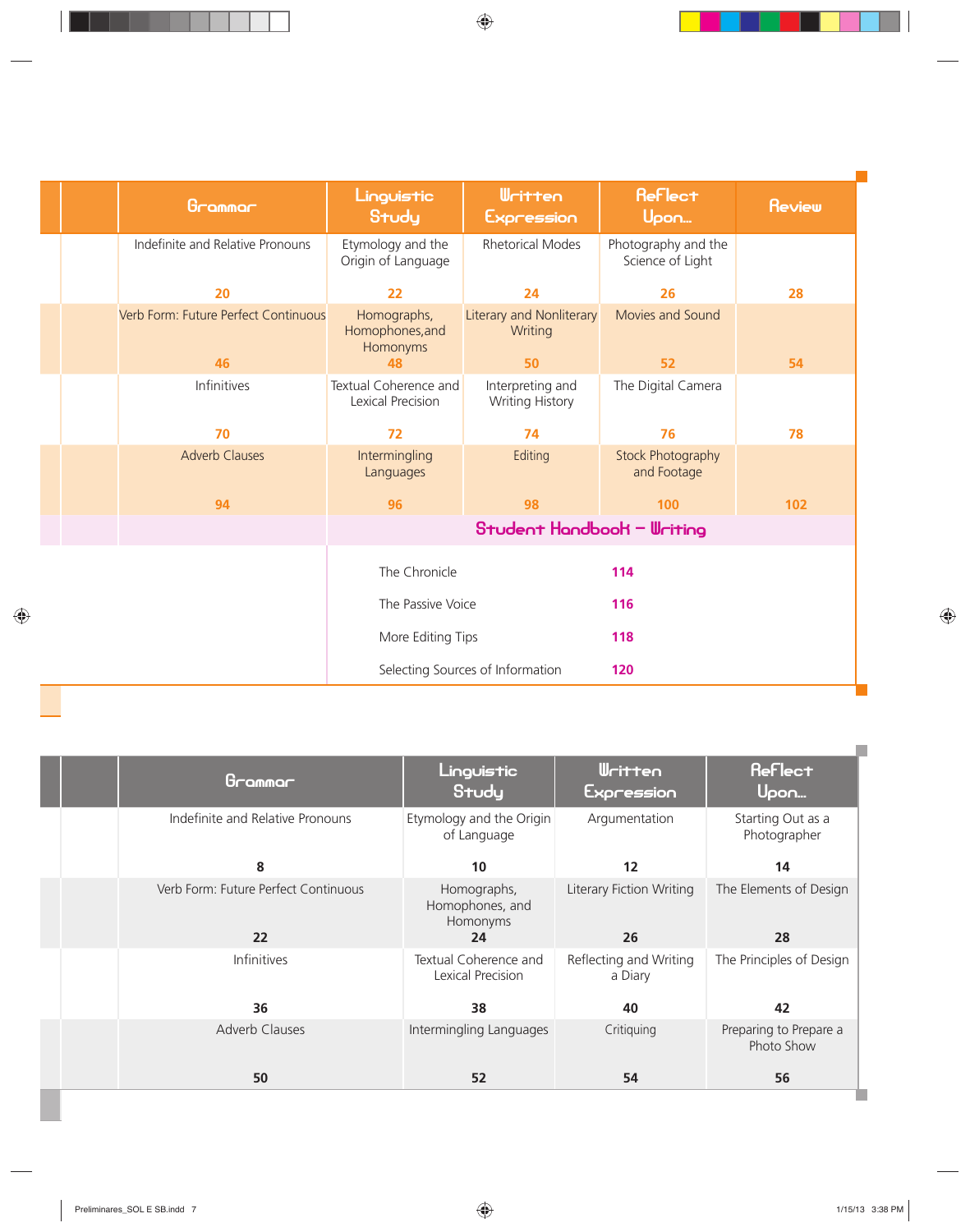

# F

### Student's Book

|                               | Chapter                | Literature                                               | Literary<br>Analysis | Language<br>Wortshop       | Grammar                               |  |
|-------------------------------|------------------------|----------------------------------------------------------|----------------------|----------------------------|---------------------------------------|--|
|                               | Words and Soul         | Four Poems                                               |                      | Polysemy                   | Punctuation: Semicolons<br>and Colons |  |
|                               | 8                      | 10                                                       | 14                   | 16                         | 18                                    |  |
| 2                             | SOS (Souls for Sale)   | Excerpt from<br>Incidents in the Life<br>of a Slave Girl |                      | Linguistic<br>Prescription | Punctuation: Hyphens<br>and Dashes    |  |
|                               | 30                     | 32                                                       | 40                   | 42                         | 44                                    |  |
| 3                             | A Kafkaesque<br>Family | Eleven Sons                                              |                      | Synonyms and<br>Antonyms   | Prepositions                          |  |
|                               | 56                     | 58                                                       | 64                   | 66                         | 68                                    |  |
| Ч                             | <b>Dust Thou Art</b>   | Gate No. 12                                              |                      | Jargon                     | Capitalization                        |  |
|                               | 80                     | 82                                                       | 88                   | 90                         | 92                                    |  |
| Student Handbook - Grammar    |                        |                                                          |                      |                            |                                       |  |
| Types of Context Clues<br>104 |                        | Verbs with Prepositions<br>110                           |                      |                            |                                       |  |
| Syllabicating Words           |                        | 106                                                      | Quantifiers<br>112   |                            |                                       |  |
| Adjectives with Prepositions  |                        | 108                                                      | Who and Whom<br>114  |                            |                                       |  |
|                               | References 122         |                                                          |                      |                            |                                       |  |

|               | Chapter              | Language Workshop       | Grammar                            |  |  |
|---------------|----------------------|-------------------------|------------------------------------|--|--|
|               | Words and Soul       | Polysemy                | Punctuation: Semicolons and Colons |  |  |
|               | $\overline{2}$       | 4                       | 6                                  |  |  |
| 2             | SOS (Souls for Sale) | Linguistic Prescription | Punctuation: Hyphens and Dashes    |  |  |
|               | 16                   | 18                      | 20                                 |  |  |
| 3             | A Kafkaesque Family  | Synonyms and Antonyms   | Prepositions                       |  |  |
|               | 30                   | 32                      | 34                                 |  |  |
| 4             | Dust Thou Art        | Jargon                  | Capitalization                     |  |  |
|               | 44                   | 46                      | 48                                 |  |  |
| References 58 |                      |                         |                                    |  |  |